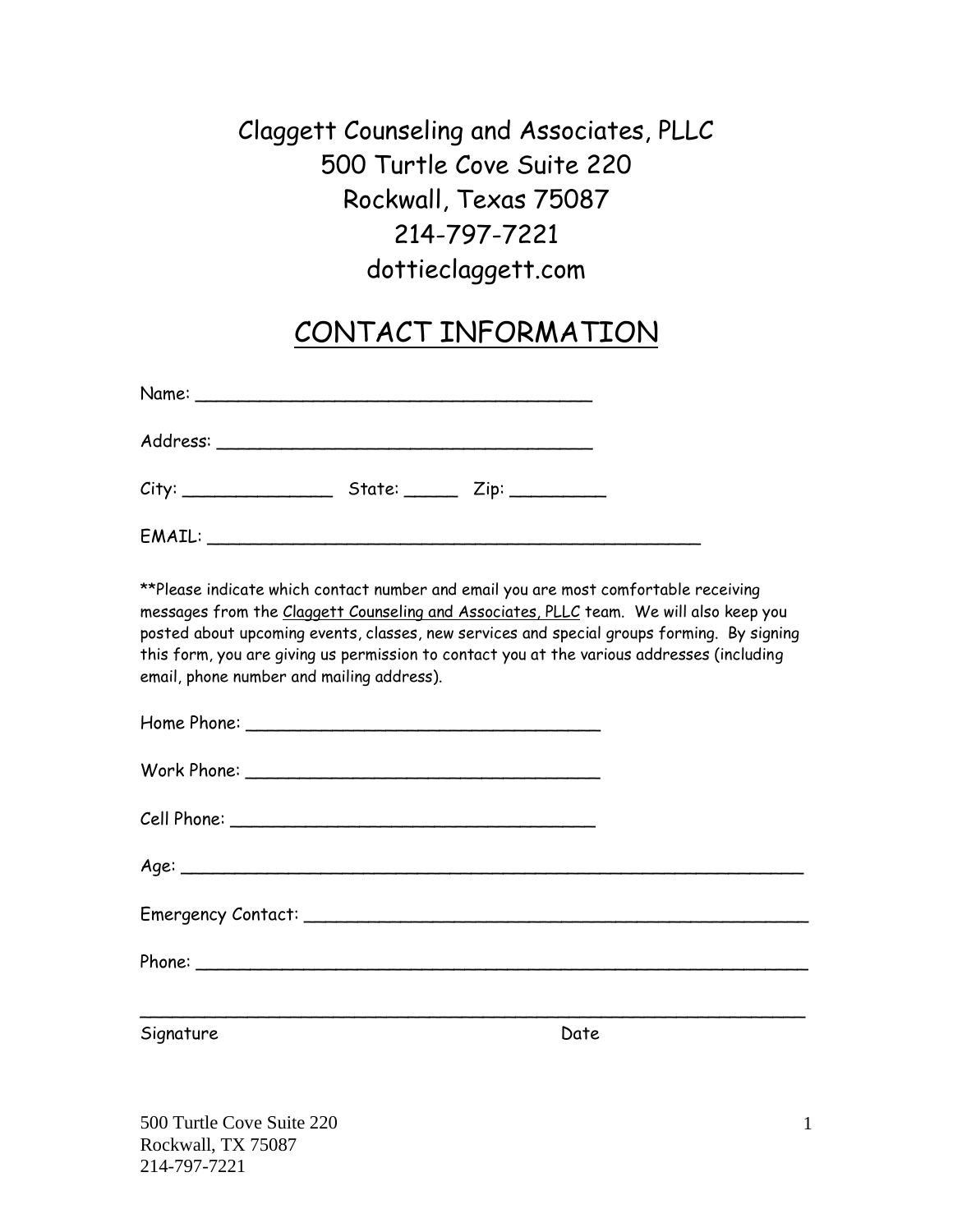Claggett Counseling and Associates, PLLC Dottie Claggett, MA LPC-S License #18396 Telephone: 214-797-7221 April Bryden, MS, LPC-Associate License #82214 (Supervised by Dottie Claggett) Telephone: 914-214-1073

#### **Informed Consent for Treatment**

Client Name: <mark>|</mark>

I, the client, request that Claggett Counseling and Associates, PLLC provide a behavioral health assessment and any counseling services applicable to me or minor child listed. If I am consenting to my minor child, I am also acknowledging that I am the custodial parent and have permission to make medical and psychological treatment decisions for my minor child.

Print Name of custodial parent: \_\_\_\_\_\_\_\_\_\_\_\_\_\_\_\_\_\_\_\_\_\_\_\_\_\_\_\_\_\_\_\_\_

Address of custodial parent: \_\_\_\_\_\_\_\_\_\_\_\_\_\_\_\_\_\_\_\_\_\_\_\_\_\_\_\_\_\_\_\_\_\_\_

 $\overline{\mathsf{Telephone}} \ncong \mathcal{H}$  of custodial Parent:

\*\*If divorced or have Guardianship, I must provide copy of divorce degree/legal document pertaining to where it shows I have the right to make these decisions on behalf of my minor child\*\*

Signature of Client or Guardian Date and Date Date Date

#### **Counseling**

Counseling is an opportunity for healing and personal growth. We believe that individuals possess the ability to do what I necessary to take an active role in this process. Psychotherapy involves change, which may feel threatening not only to you but also to those people close to you. At times you may feel vulnerable as you face painful information and behaviors. At the same time, psychotherapy can aid you in discovering tools and techniques that you can use to improve the quality of your life and relationships. If the disclosure of past hurts or current struggles cause a temporary increase in depressive or anxious symptoms, please discuss the symptoms with your counselor

\_\_\_\_(initial)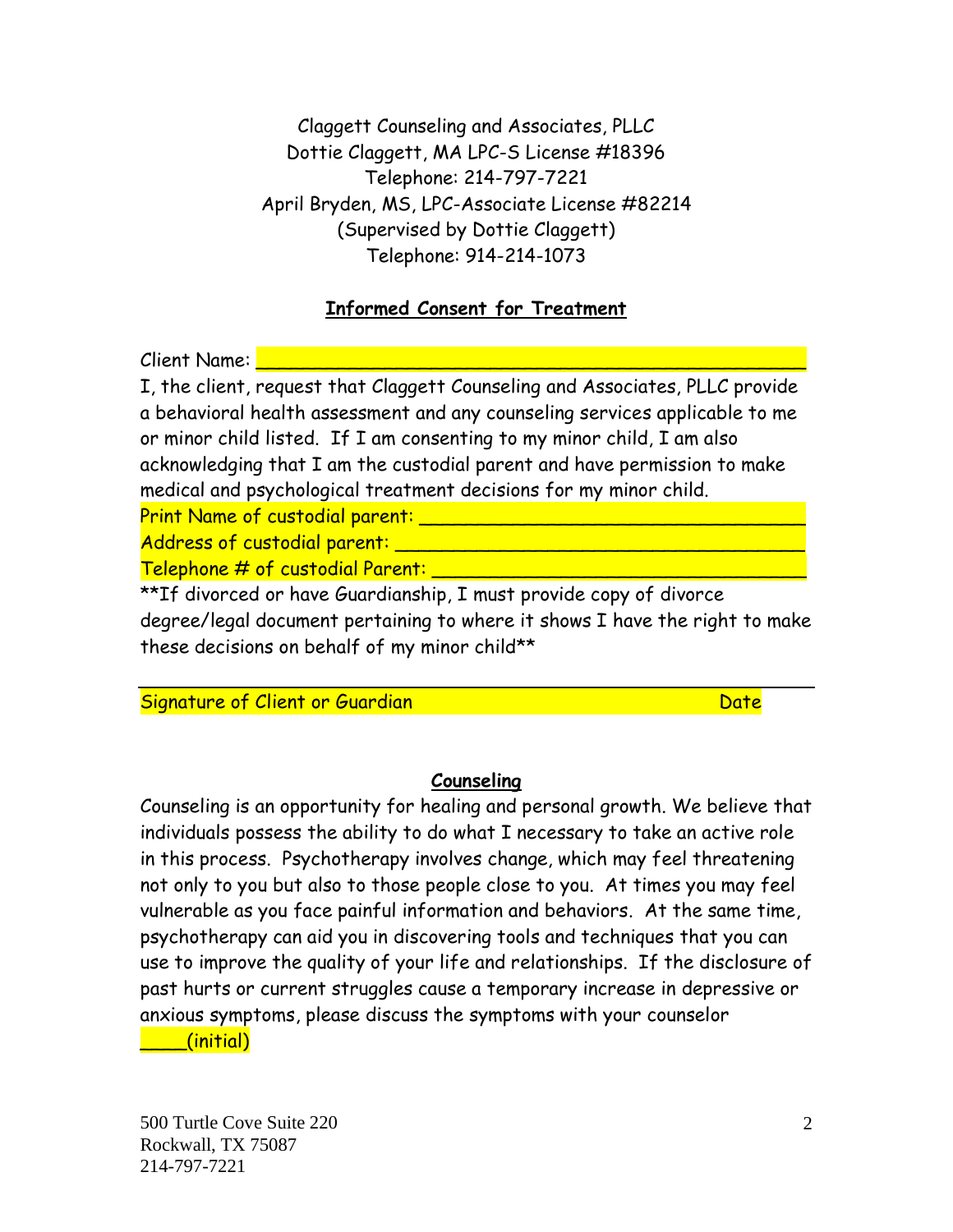During the counseling process your counselor may recommend books for you to read, offer handouts, or use techniques to facilitate personal growth. We encourage you to discuss with your counselor any approach, technique, or practice with which you have questions, concerns, or need clarification. Counseling can be a difficult experience for some people. If at any point, you wish to end therapy, you are free to do so. Additionally, if your counselor feels like a particular issue or topic is beyond the scope of their clinical training and/or believe you may benefit from clinical services from a different counselor, the counselor will take reasonable steps to facilitate your transfer to appropriate care.

At times, the counselor may need to consult with other professionals or agencies on the client's behalf. A client's signed consent to disclose information to other agencies and/or individuals will be required. Exceptions may include a subpoena by a court of law. If a client has received or is currently receiving mental health services and/or psychotropic medications from another health care provider, we may request that individual's consent to speak with those professionals and/or obtain copies of previous treatment records. Providing treatment may depend on our ability to communicate with these professionals. If a client is using insurance, it will be necessary to disclose limited diagnostic and treatment plan information to said insurance provider for the authorization of payment by third party payers. **\_\_\_\_\_(initials)** 

The relationship that exits between a counselor and a client is professional rather than social. Therefore, contact with your counselor will only take place in the provision of a professional service. Your written consent is required to disclose any information about you or your family to individuals outside of Claggett Counseling and Associates, PLLC. In most cases, counseling is completely voluntary, and you can discuss ending your counseling relationship at any time. However, we recommend that, when possible, all counseling relationships be ended in an appropriate and therapeutic manner, generally requiring a final session to allow for closure.

#### **Confidentiality & Record Keeping Practices**

Generally speaking, communications between a client and a counselor and records created or maintained by a counselor, are confidential.

500 Turtle Cove Suite 220 Rockwall, TX 75087 214-797-7221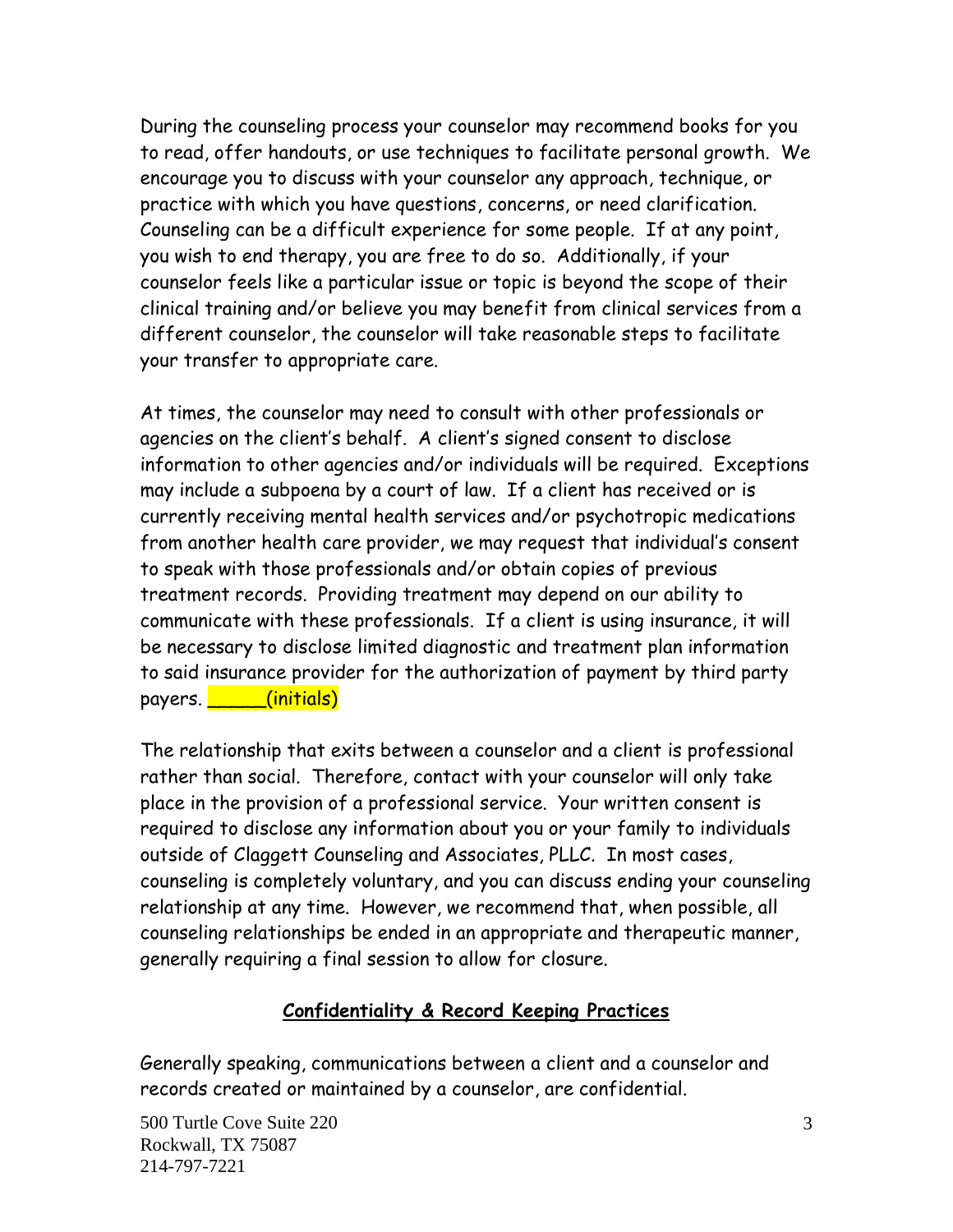Confidentiality is described as keeping private the information shared between a client and his/her counselor. Counseling sessions here at our practice are strictly confidential. Subject to the below discussed exceptions, information regarding your counseling sessions will not be discussed without your permission, beyond the staff here at Claggett Counseling and Associates, PLLC. There are legal limits to confidentiality and times when a counselor or therapist is obligated to disclose pertinent information, as necessary, to the appropriate authorities, agencies, or individuals. Counselors are required to break confidentiality in instances of suspected or known child abuse, abuse to the elderly or disabled, or knowledge that a client is a danger to himself/herself or to someone else. Additionally, parents or legal guardians may have access to their minor child's records unless the minor is emancipated. Provisionally licensed counselors and/or therapists are required to discuss their cases with their supervisor. \_\_\_\_(initial)

In any of the previous situations the counselor must report the suspicion or knowledge of abuse to the proper licensing board or authorities. Additionally, court orders requiring the release of counseling records may result in the release of those records. In reference to the treatment of minors, risk-taking behavior that is considered detrimental to the safety of the minor or others will be shared with the minor's parent(s) and or guardian. \_\_\_\_\_(initial)

Participants who in couples and/or family counseling and are or become involved in individual counseling will have the discretion over their own information becoming a part of a counseling session involving other family members. Individuals involved in group counseling are required to maintain the confidentiality of the other group members outside of the group sessions. **\_\_\_\_\_(initial)** 

#### **Appointments**

Counseling services are by appointment only. You are responsible for keeping your appointments and arriving on time. If you are late, your remaining time will be the length of your appointment.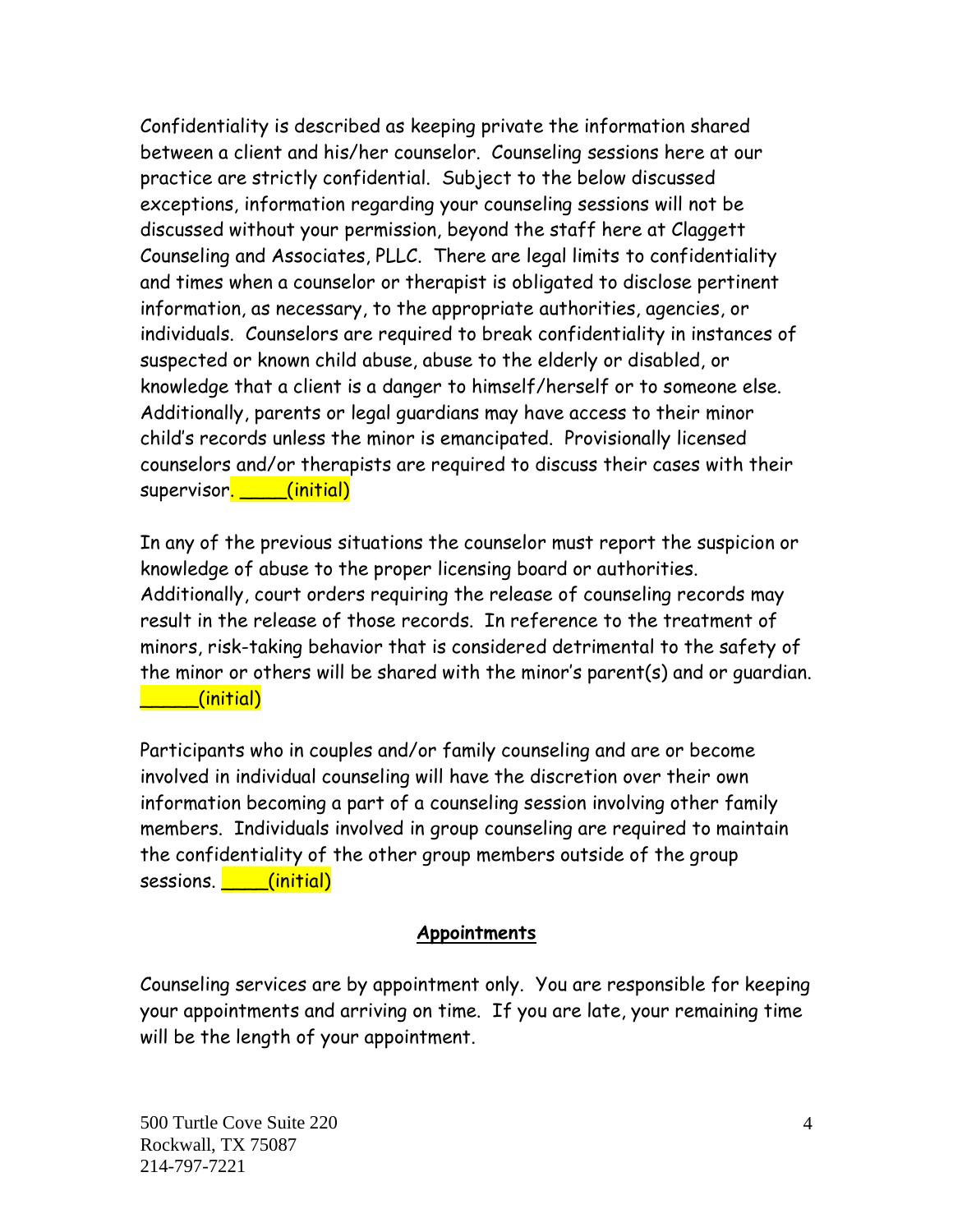I agree to pay for missed appointments unless I provide Claggett Counseling and Associates with notice of cancellation 24 hours in advance. I understand that the missed appointment will be noted on the bill, and that third party payers do not pay for missed appointments. The late cancellation fee will be charged at the regular session rate.  $\Box$  (initial)

#### **On-Line Counseling via Electronic Platforms**

We attempt to protect your privacy by using a HIPAA compliant platform such as Doxyme. You are also free to use a regular phone call, Face to Face, email counseling but it is crucial to read the disclaimer. It is important that the user understands and agrees that the use of any or every part of the service is entirely at user's own risk and by choosing this type of service, no assumption of responsibility is made, or given, and the party requesting such advice agrees not to hold the counselor responsible or liable in any form or fashion, for such actions taken of their own accord. By signing this consent form, you are agreeing to the aforementioned statement. The Internet is an insecure medium and users should be aware that there are inherent risks transmitting information across the Internet. Provider's services are provided "as is", without warranty of any kind, either express or implied, including without limitation any warranty or information services, counseling, uninterrupted access, or products or services provided through or in connection with the service.  $\Box$  (initial)

By submitting your questions or intake information via email, Internet or fax, you are in agreement to pay for the concepts and insights received, whether it is deemed to be helpful or not. All sales are final. Responses will not be provided without payment. There will only be one response to each email. You are giving Claggett Counseling and Associates, PLLC access to your email address only for the purpose of replying to your question and/or to arrange for phone counseling, Doxyme, or Face to Face counseling/assessments. At any time, Claggett Counseling and Associates, PLLC reserves the right to terminate service if misleading information is given by the client. This on-line service is not a substitute for treatment for suicidal thinking, crisis, or severe psychiatric problems. Neither Claggett Counseling and Associates, PLLC nor any other party involved in creating, producing or maintaining any web site or email address associated with Claggett Counseling and Associates, PLLC or [www.dottieclaggett.com](http://www.dottieclaggett.com/)

500 Turtle Cove Suite 220 Rockwall, TX 75087 214-797-7221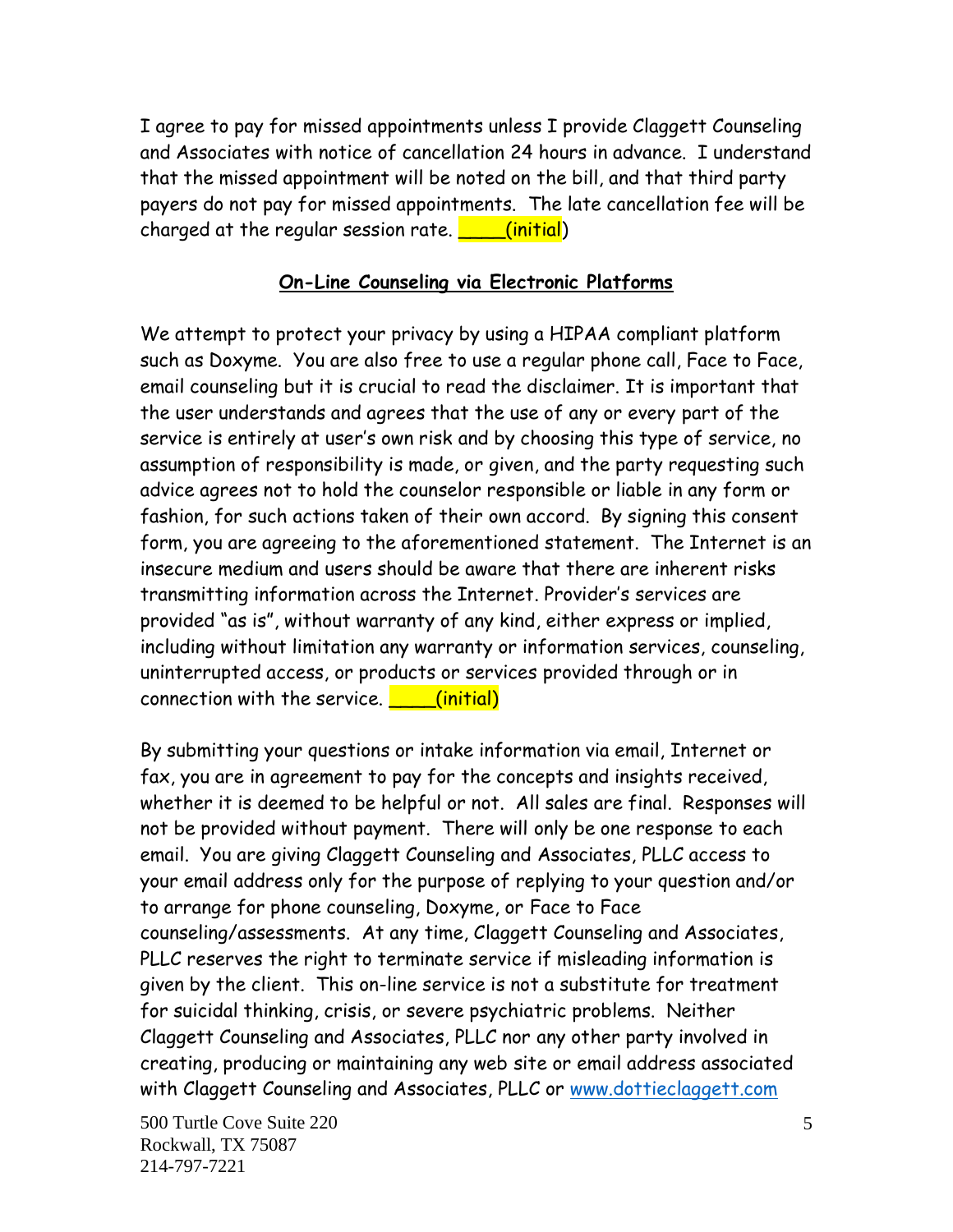shall be liable for any direct, incidental, consequential, indirect or punitive damages arising out of your access to, or use of, these sites or the information contained within. **We call (initial)** 

Your email and responses are confidential. As in any face to face counseling, if there are threats to your safety, or the safety of others, child protective issues or suicidal or homicidal thoughts, proper authorities will be notified. These issues would override the issues of confidentiality.

### **Court Costs and additional requests outside of session times**

If Claggett Counseling and Associates, PLLC and/or anyone associated is requested by me or subpoenaed by me or someone else to testify in any court related proceeding in which I am a party, I agree to pay Claggett Counseling and Associates, PLLC the following fees will apply:

This is per hour and minimum of one hour:

- \$250.00 minimum- preparation time (including submission of records)
- \$250,00 minimum-phone calls
- \$250.00 minimum-Testimony in court
- \$250.00 minimum-Depositions
- \$250.00 minimum- time away from office due to deposition/testimony
- \$125.00 minimum-preparation time for treatment summaries or production of other new documents.
- Mileage: \$0.54 cents per mile
- \$100.00- Filing a document with the court
- All attorney fees and costs incurred by the therapist as a result of the legal action\*\*
- The minimum charge for a court appearance is a retainer of \$2500.00 to be paid 48 hours prior to the court date. If the costs for testifying process exceed the amount of the retainer, then those fees will be billed to the client and/or their legal representative.
- \$125.00/hr-For any subpoena of client records, files, or the production of any other written statements.
- Printing costs: \$25.00 for first 20 pages and \$0.50 cents per page thereafter.

All legal fees are due upon receipt of invoice.

\_\_\_\_\_\_\_\_\_\_\_\_\_\_\_\_\_\_\_\_\_\_\_\_\_\_\_\_\_\_\_\_\_ (client's signature)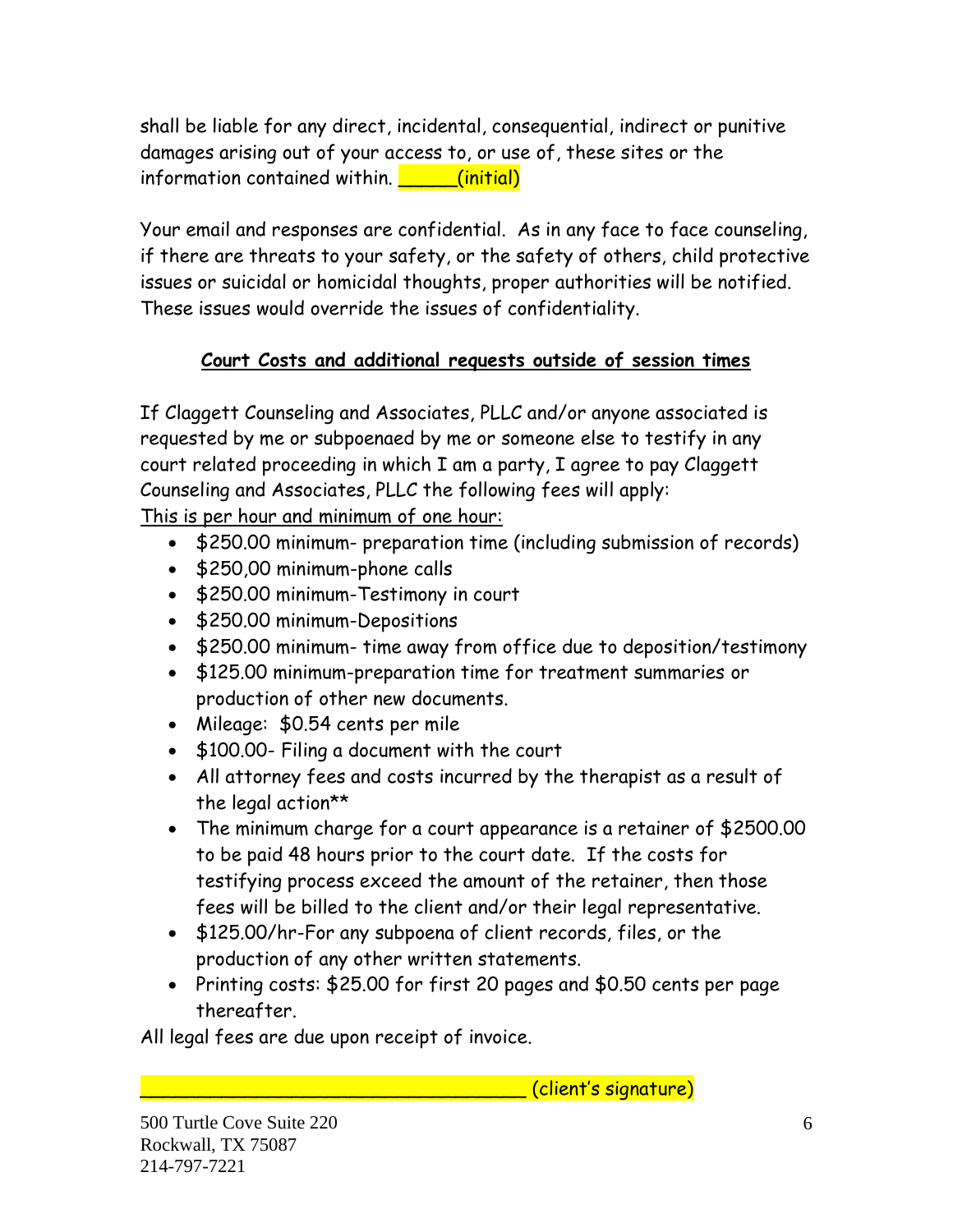Some clients need only a few sessions to achieve their goals, while others may require months or even years of counseling. As a client, you are in complete control and may end our counseling relationship at any point. I will be supportive of that decision. If counseling is successful, you should feel that you are able to face life's challenges in the future without my support or intervention. I assure you that my services will be rendered in a professional manner consistent with accepted ethical standards. Sessions are thirty or fifty minutes in duration. Please note that that it is. Please note that it is impossible to guarantee any specific results regarding your counseling, EMDR, or Neurofeedback goals. Together we will work to achieve the best possible results for you. If you have any complaints, please discuss them with your counselor. If you are not satisfied with the resolution of the problem, you have the right to call the Consumer Complaint Hot Line at 1-800-942-5540.

The fee for each counseling session will be due and must be paid at the beginning of each session. Cash, Master Card, Visa are preferred methods for payment. If you request a receipt, it can be provided when the fee is paid. In the event you will not be able to keep the appointment, you must notify me 24 hours in advance. If I do not receive such advance notice, you will be responsible for paying for the session you missed.  $\Box$  (initial)

Some health insurance companies will reimburse clients for my counseling services and some will not. Those that do reimburse usually require a standard amount to be paid by you before reimbursement is allowed, and then usually only a percentage of my fee is reimbursable. You should contact your insurance company to determine whether your insurance will reimburse you and what schedule of reimbursement will be used. You will be responsible for any amount not paid by your insurance company.

Health insurance companies often require that I diagnose your mental health and indicate that you have an "illness" before they will agree to reimburse you. In the event a diagnosis is required, I will inform you of the diagnosis I plan to render before I submit it to your insurance company. Any diagnosis made may become a part of your permanent insurance records.  $\boxed{\phantom{a}}$  (initial)